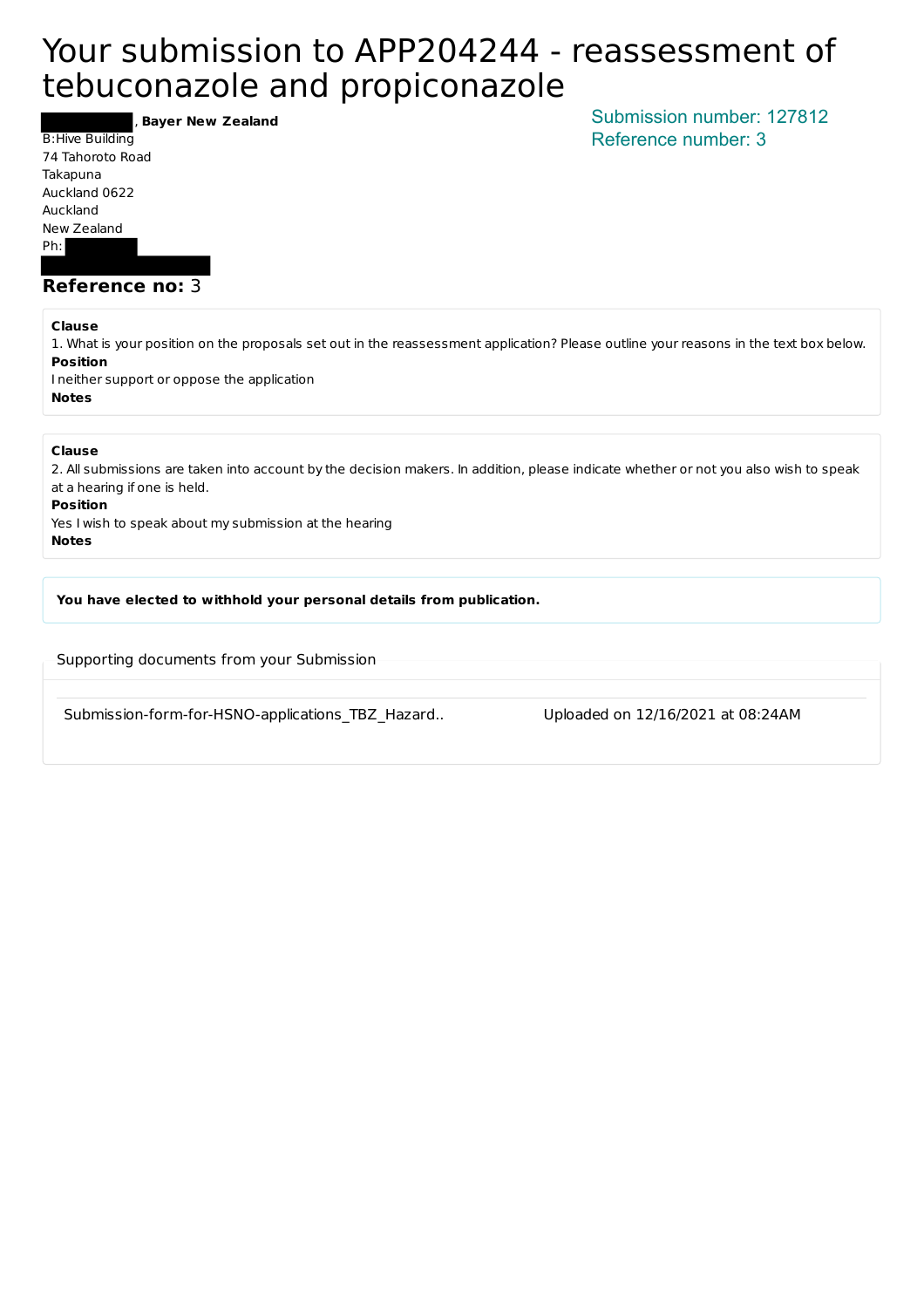



# **Submission form: For Hazardous Substances and New Organisms applications**

# **Submission details**

**What application are you submitting on?**: APP204244 **Organisation or submitter name:** Bayer New Zealand **Contact person (for organisations only): Postal address (***optional***):** Click or tap here to enter text. **City/Region (***optional***):** Click or tap here to enter text. **Telephone number: Email**: @Bayer.com

### **Privacy statement**

The EPA is collecting your personal information for the purpose of administering this application under the Hazardous Substances and New Organisms Act and will use the information you provide in this form to contact you in relation to the application. We will store your personal information securely. Your submission and name will be made publicly available on our website, but your personal contact details will not be disclosed. You have the right to access the personal information we hold about you and to ask for it to be corrected if it is wrong. If you would like to access your personal information, or have it corrected, please contact us at [info@epa.govt.nz.](mailto:info@epa.govt.nz)

### **Confidential details**

The Official Information Act 1982 (OIA) applies to all information held by the EPA (subject to section 55 of the Hazardous Substances and New Organisms Act 1996), and information may be released under the OIA unless there are grounds to withhold it. If you consider any part of your submission is confidential, please clearly label it as such and include the reasons why you think the information is confidential (eg, you may consider some information to be commercially sensitive). Further information on the OIA is at [www.ombudsman.parliament.nz](http://www.ombudsman.parliament.nz/)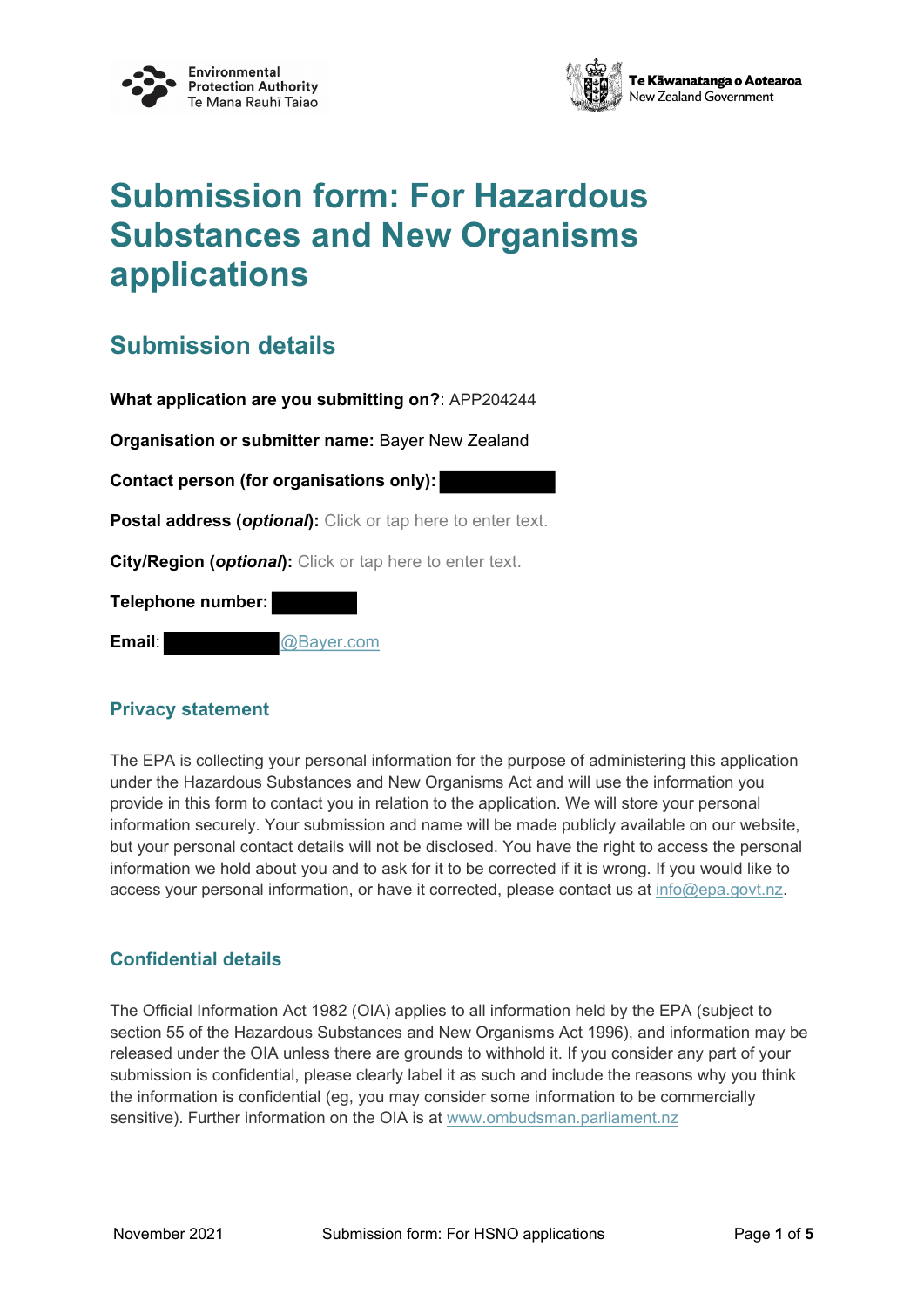# **Your submission**

### **What is your view on what is proposed in the application form?**

- $\Box$  I support the application
- $\Box$  I oppose the application
- $\boxtimes$  I neither support or oppose the application

**The reasons for making my submission are**[1](#page-2-0): *(further information can be supplied with your submission, see footnote).*

### **Introduction**

Bayer New Zealand support the specific proposed hazard classifications changes to products containing tebuconazole as outlined on pages 10 and 11 of the application form. Products containing tebuconazole are important tools to help farmers and growers produce food and manage existing and new biosecuity threats and it is important that the EPA classification system is uptodate and consistent across approvals.

Looking at specific approvals we are, however, unclear about the rationale behind some of the proposed changes, as no justification has been provided by the EPA. We cannot, therefore, currently fully support the proposals and request that the EPA provide more detail about the following approvals.

### **HSR100943 – Raxil Ultra**

No rationale has been provided as to why the skin sensitation classification Category 1 is proposed to be added and this contradicts Appendix 3 of the application which states that tebuconazole should not be classified as a skin senitiser. Information previously provided to the EPA, as part of APP202119 demonstated that the formulated product had no skin sensitizing potential. If required we can provide this information to the EPA again.

### **HSR000520 – Raxil**

<span id="page-2-0"></span><sup>1</sup> Further information can be supplied with your submission. If you are sending this submission electronically, please attach one or more files in any standard file format.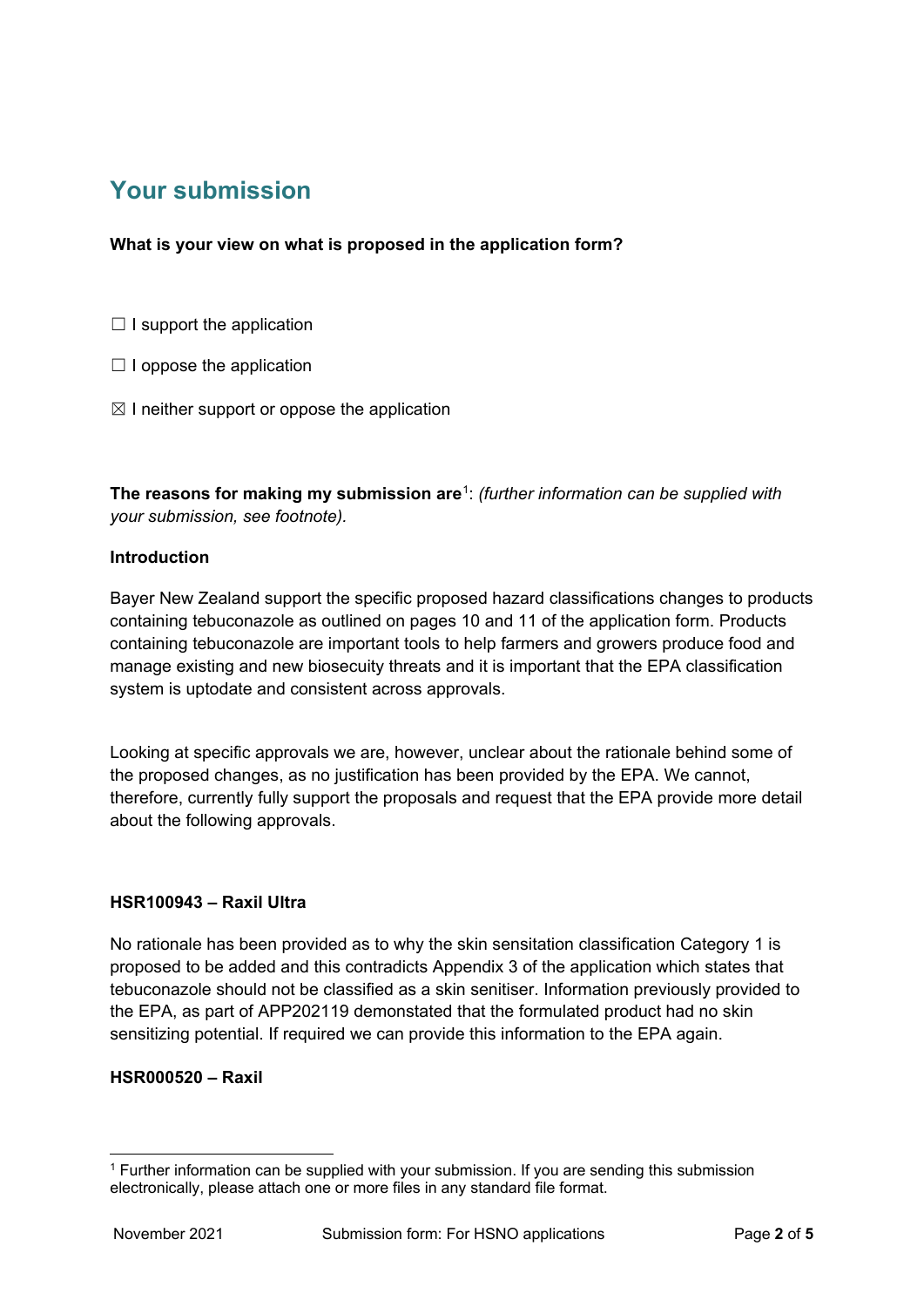No rationale has been provided as to why the EPA are proposing to add skin corrosion Category 1B. Appendix 3 of the application makes no mention of skin corrosion and states that "*tebuconazole is not classified as a skin irritant*". This proposed classification does not appear to be warranted.

### **HSR007887 – Folicur WG**

No rationale has been provided by the EPA as to why the classification "*Hazardous to terrestrial invertebrates*" has been proposed and this contradicts Appendix 3 of the application which states that tebuconazole is not toxic to bees.

Bayer have ecotoxicity data on this formulation which shows it is not toxic to bees. We are happy to provide this to the EPA but note that bee toxicity is not the subject of this review. We also are unsure how the EPA have determined that adding this classification would not result in any change to controls. Should this change occur we would assume that controls in the HPC and labelling notices would apply.

### **I wish for the EPA to make the following decision:**

Bayer New Zealand would like the EPA to make the proposed hazard classification changes to products containing tebuconazole as outlined on pages 10 and 11 of the EPA application form, but would like more detail provided about the proposals for the approvals we have questioned above. We do not support proposed hazard classifications changes when no rationale has been provided for the changes.

We appreciate the proposal by the EPA for there to be a 12 month implementation period, but feel that a 24 month implementation period would be more practical and provide industry with more time to comply, avoiding costly relabelling. Given current and future supply chain issues caused by the COVID pandemic any extra administrative changes must be properly managed to avoid risks to food production or biosecurity.

**All submissions are taken into account by the decision makers. In addition, please indicate whether or not you also wish to speak at a hearing if one is held**.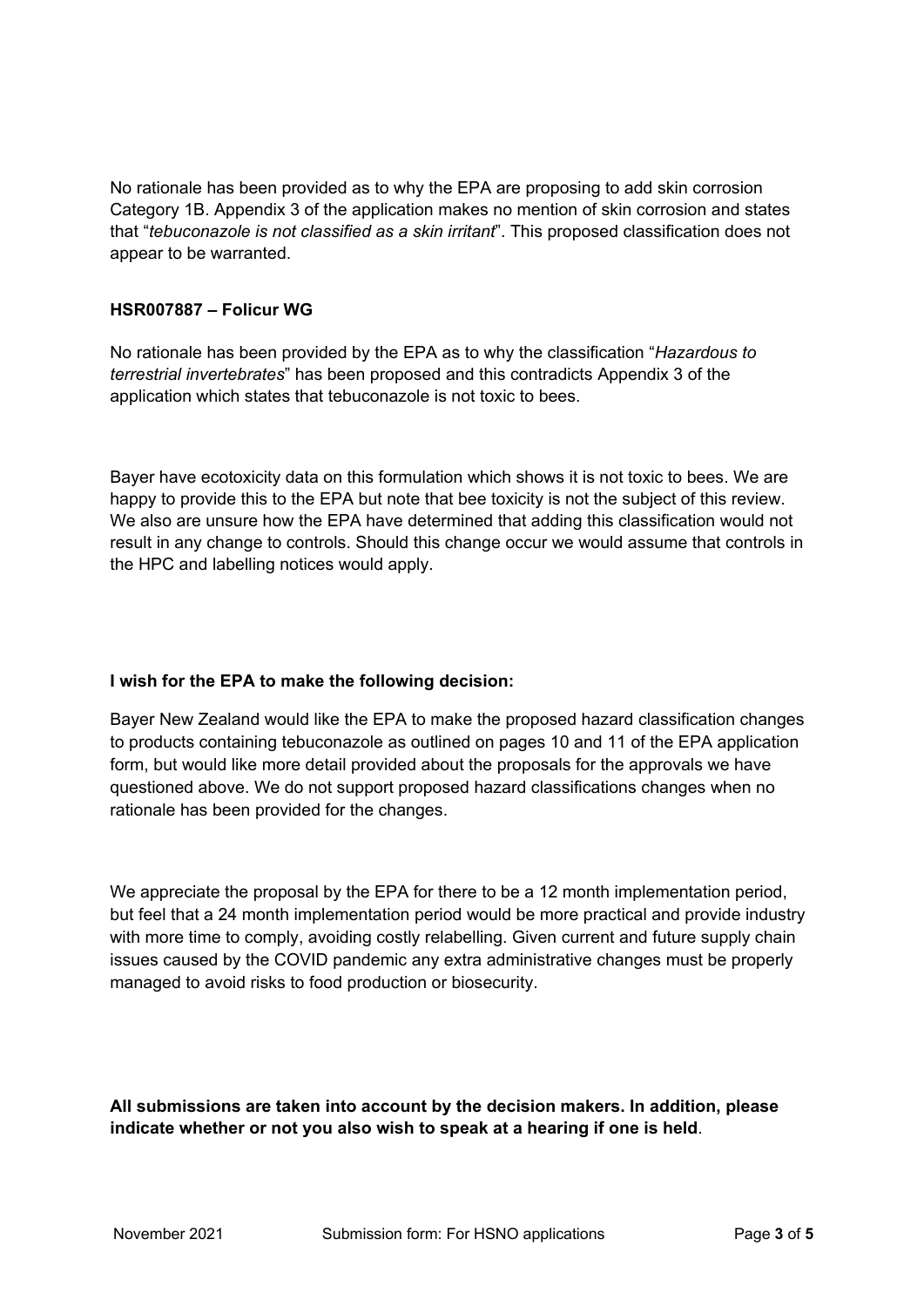$\boxtimes$  I wish to be heard in support of my submission (this means that you can present your submission to the DMC at the hearing but does not allow you to introduce new information at the hearing)

 $\Box$  I do not wish to be heard in support of my submission (this means that you cannot speak at the hearing)

**If neither box is ticked, it will be assumed you do not want to appear at a hearing.**